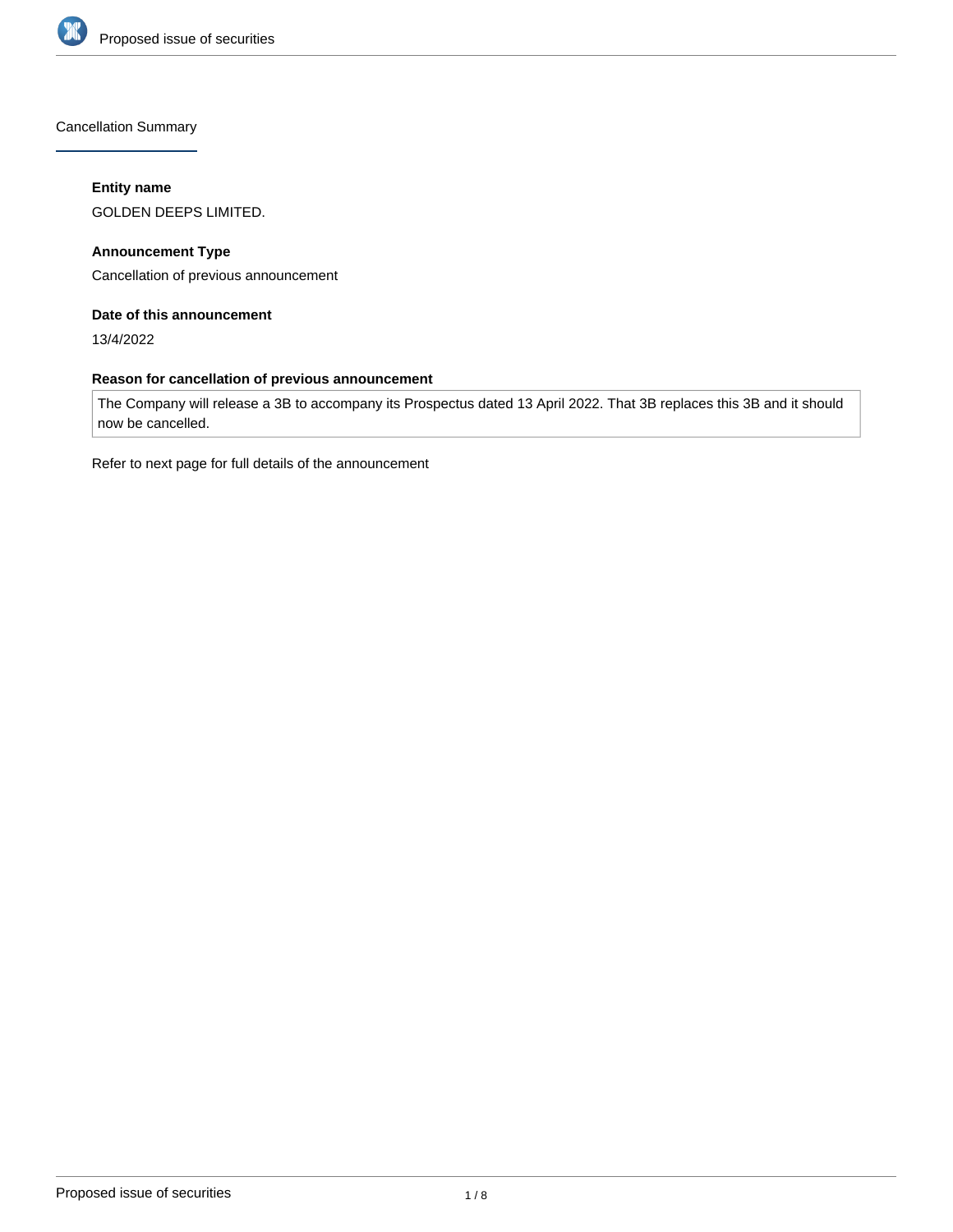

#### Part 1 - Entity and announcement details

## **1.1 Name of +Entity**

GOLDEN DEEPS LIMITED.

We (the entity named above) give ASX the following information about a proposed issue of +securities and, if ASX agrees to +quote any of the +securities (including any rights) on a +deferred settlement basis, we agree to the matters set out in Appendix 3B of the ASX Listing Rules.

If the +securities are being offered under a +disclosure document or +PDS and are intended to be quoted on ASX, we also apply for quotation of all of the +securities that may be issued under the +disclosure document or +PDS on the terms set out in Appendix 2A of the ASX Listing Rules (on the understanding that once the final number of +securities issued under the +disclosure document or +PDS is known, in accordance with Listing Rule 3.10.3C, we will complete and lodge with ASX an Appendix 2A online form notifying ASX of their issue and applying for their quotation).

## **1.2 Registered Number Type**

## **Registration Number**

**ACN** 

054570777

**1.3 ASX issuer code**

GED

**1.4 The announcement is**

Cancellation of previous announcement

## **1.4c Reason for cancellation of previous announcement**

The Company will release a 3B to accompany its Prospectus dated 13 April 2022. That 3B replaces this 3B and it should now be cancelled.

## **1.4d Date of previous announcement to this cancellation**

7/4/2022

## **1.5 Date of this announcement**

13/4/2022

## **1.6 The Proposed issue is:**

 $\mathfrak{C}$  A placement or other type of issue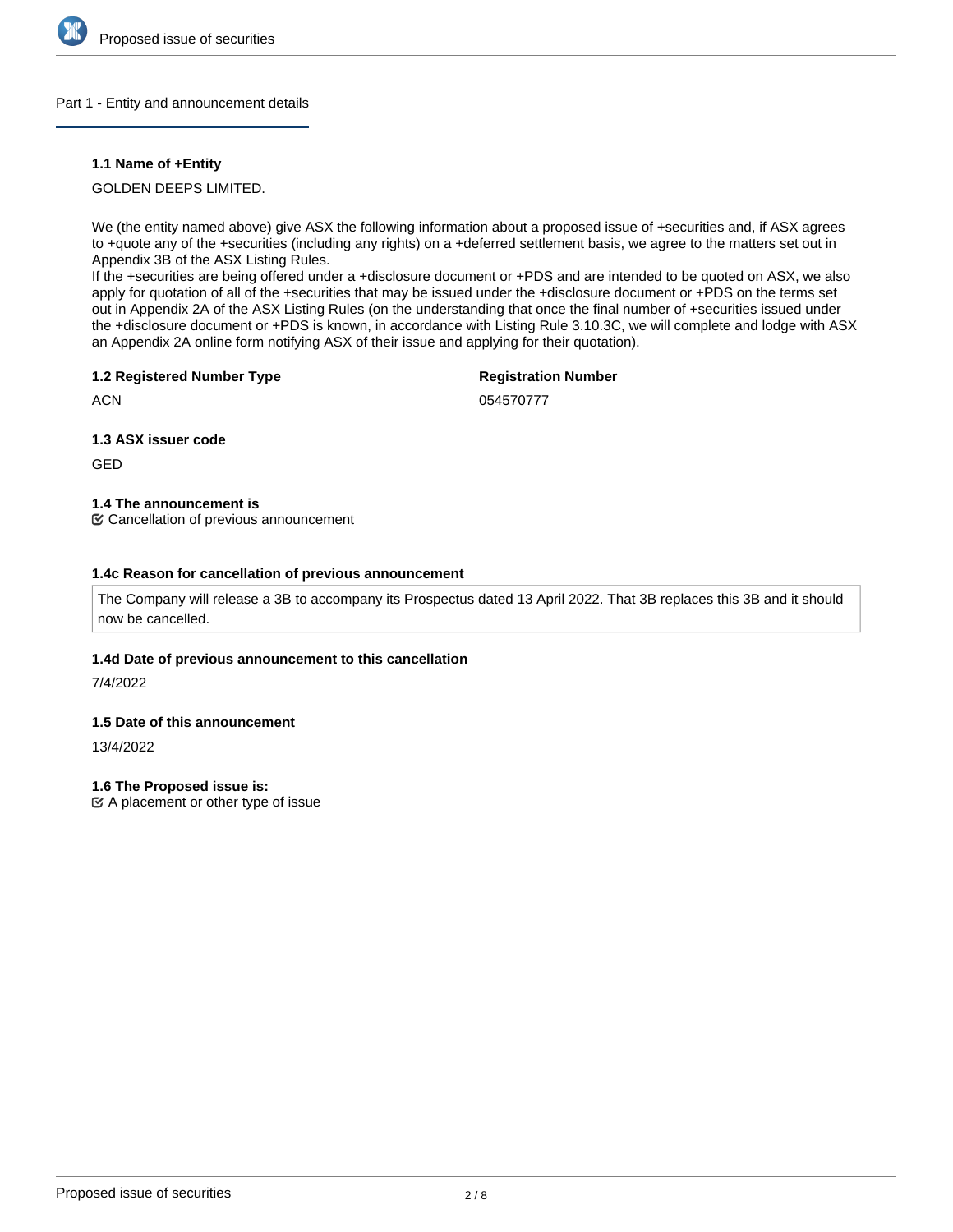

Part 7 - Details of proposed placement or other issue

Part 7A - Conditions

**7A.1 Do any external approvals need to be obtained or other conditions satisfied before the placement or other type of issue can proceed on an unconditional basis?** No

Part 7B - Issue details

**Is the proposed security a 'New class' (+securities in a class that is not yet quoted or recorded by ASX) or an 'Existing class' (additional securities in a class that is already quoted or recorded by ASX)?** Existing class

**Will the proposed issue of this +security include an offer of attaching +securities?** Yes

Details of +securities proposed to be issued

#### **ASX +security code and description**

GED : ORDINARY FULLY PAID

#### **Number of +securities proposed to be issued**

379,307,906

**Offer price details**

**Are the +securities proposed to be issued being issued for a cash consideration?** Yes

**In what currency is the cash consideration being paid?**

**What is the issue price per +security?** AUD 0.01900

AUD - Australian Dollar

**Will these +securities rank equally in all respects from their issue date with the existing issued +securities in that class?** Yes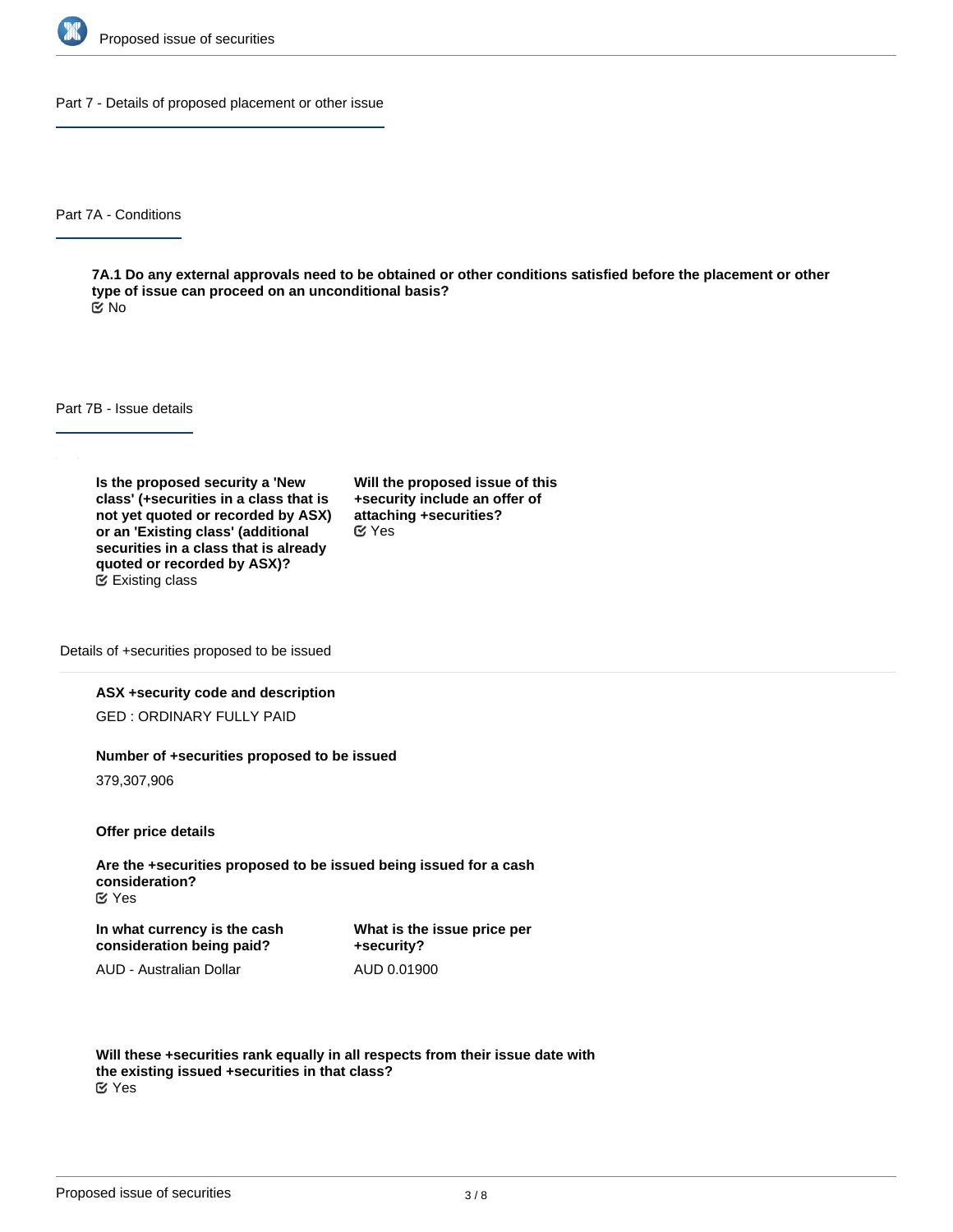

## Attaching +Security

| $\mathfrak C$ New class                                                                                                                                                                                                        |                                                                                  |  |
|--------------------------------------------------------------------------------------------------------------------------------------------------------------------------------------------------------------------------------|----------------------------------------------------------------------------------|--|
| Attaching +Security - New class (+securities in a class that is not yet quoted or recorded by ASX)                                                                                                                             |                                                                                  |  |
| Details of attaching +securities proposed to be issued                                                                                                                                                                         |                                                                                  |  |
| ISIN Code (if Issuer is a foreign company and +securities are non CDIs)                                                                                                                                                        |                                                                                  |  |
| Have you received confirmation from ASX that the terms Will the entity be seeking quotation of the 'new' class of<br>of the proposed +securities are appropriate and<br>equitable under listing rule 6.1?<br>$\mathfrak{C}$ No | +securities on ASX?<br>$\alpha$ Yes                                              |  |
| ASX +security code                                                                                                                                                                                                             | +Security description                                                            |  |
| New class-code to be confirmed                                                                                                                                                                                                 | Options to buy fully paid GED shares at \$0.015 on or<br>before 27 January 2024. |  |
| +Security type                                                                                                                                                                                                                 |                                                                                  |  |
| Options                                                                                                                                                                                                                        |                                                                                  |  |
| Number of +securities proposed to be issued                                                                                                                                                                                    |                                                                                  |  |
| 189,653,953                                                                                                                                                                                                                    |                                                                                  |  |
| Offer price details                                                                                                                                                                                                            |                                                                                  |  |
| Are the +securities proposed to be issued being issued for a cash consideration?<br>$\mathfrak{C}$ No                                                                                                                          |                                                                                  |  |
| Please describe the consideration being provided for the +securities                                                                                                                                                           |                                                                                  |  |
| Provided as free-attaching options for the placement of two fully paid shares.                                                                                                                                                 |                                                                                  |  |

0.000010

**Will all the +securities issued in this class rank equally in all respects from their issue date?** Yes

Options details

**+Security currency** AUD - Australian Dollar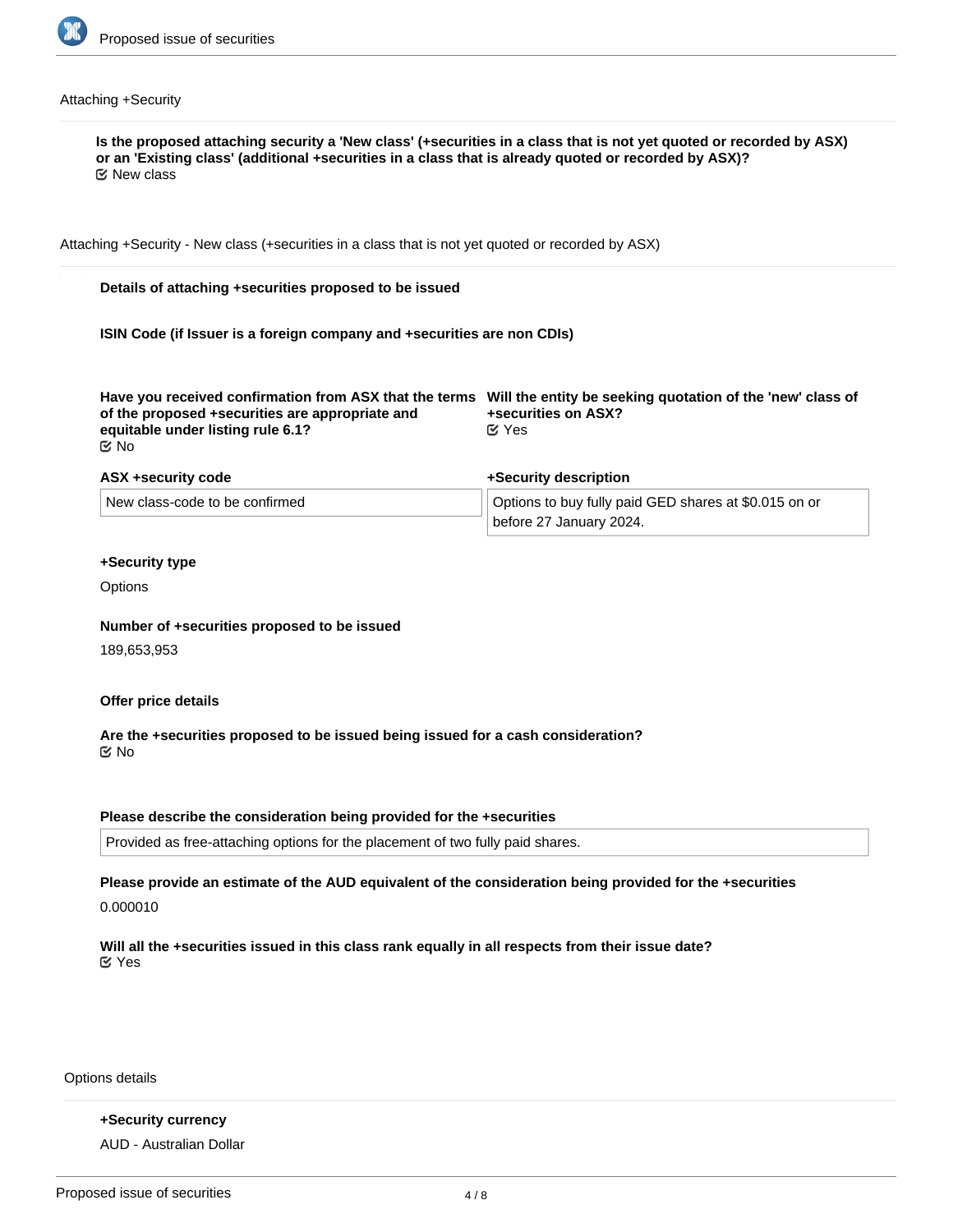

# **Exercise price**

AUD 0.0150

**Expiry date** 27/1/2024

**Details of the type of +security that will be issued if the option is exercised**

GED : ORDINARY FULLY PAID

## **Number of securities that will be issued if the option is exercised**

One fully paid ordinary share (ASX:GED)

**Please provide a URL link for a document lodged with ASX setting out the material terms of the +securities proposed to be issued or provide the information by separate announcement.**

| Is the proposed security a 'New        |  |  |
|----------------------------------------|--|--|
| class' (+securities in a class that is |  |  |
| not yet quoted or recorded by ASX)     |  |  |
| or an 'Existing class' (additional     |  |  |
| securities in a class that is already  |  |  |
| quoted or recorded by ASX)?            |  |  |
| <b>⊘</b> New class                     |  |  |

**Will the proposed issue of this +security include an offer of attaching +securities?** No

Details of +securities proposed to be issued

## **ISIN Code (if Issuer is a foreign company and +securities are non CDIs)**

| Have you received confirmation from Will the entity be seeking quotation<br>ASX that the terms of the proposed<br>+securities are appropriate and<br>equitable under listing rule 6.1?<br>ৰ্ত No | of the 'new' class of +securities on<br>ASX?<br>$\mathfrak{C}$ Yes            |
|--------------------------------------------------------------------------------------------------------------------------------------------------------------------------------------------------|-------------------------------------------------------------------------------|
| ASX +security code                                                                                                                                                                               | +Security description                                                         |
| New class-code to be confirmed                                                                                                                                                                   | Options to buy fully paid GED shares at \$0.015 on or before 27 January 2024. |

#### **+Security type**

**Options** 

## **Number of +securities proposed to be issued**

50,000,000

## **Offer price details**

**Are the +securities proposed to be issued being issued for a cash consideration?** Yes

| In what currency is the cash | What is the issue price per |
|------------------------------|-----------------------------|
| consideration being paid?    | +security?                  |
| AUD - Australian Dollar      | AUD 0.00002                 |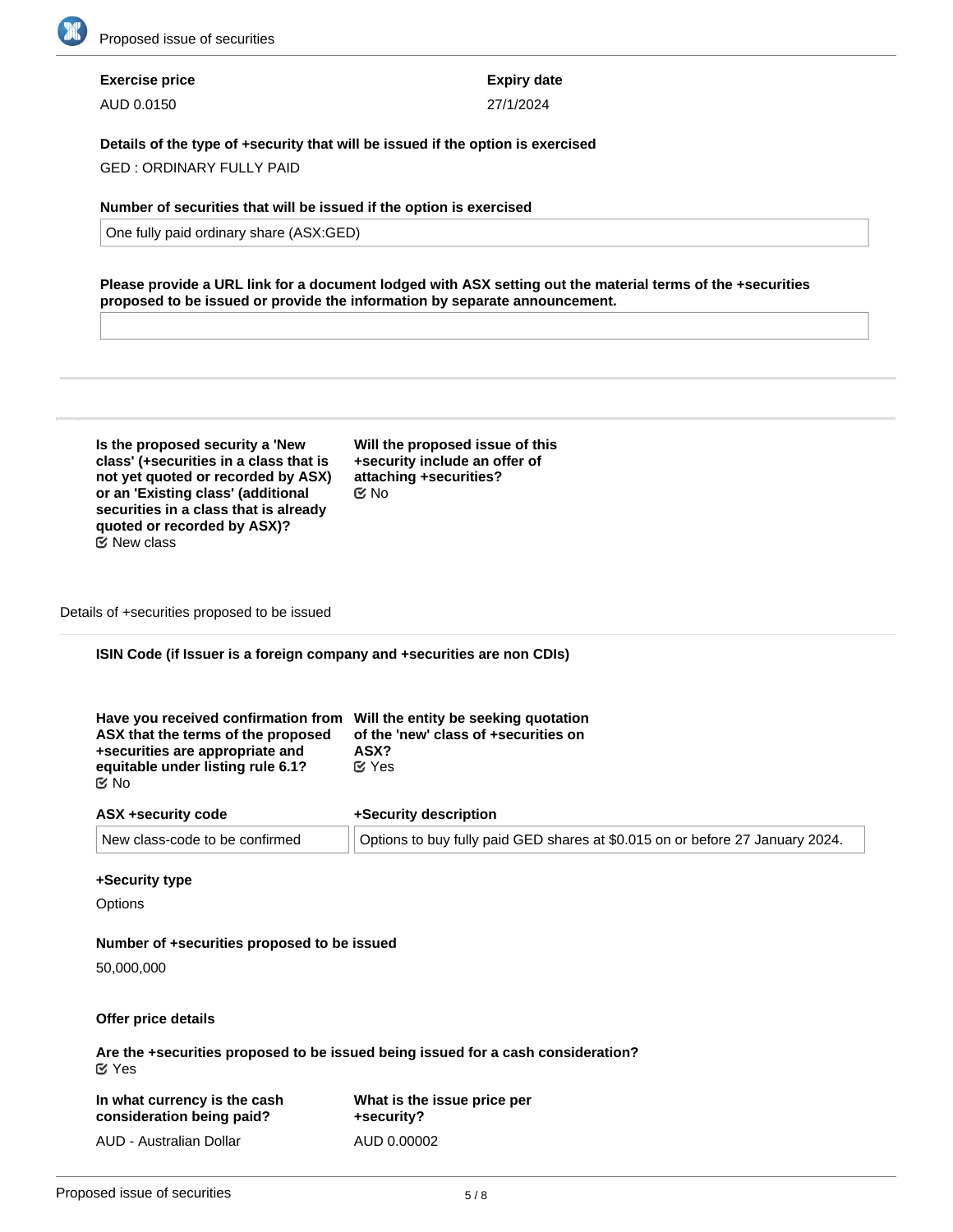

**Will all the +securities issued in this class rank equally in all respects from their issue date?** Yes

Options details

**+Security currency** AUD - Australian Dollar **Exercise price** AUD 0.0150

**Expiry date** 27/1/2024

**Details of the type of +security that will be issued if the option is exercised**

GED : ORDINARY FULLY PAID

**Number of securities that will be issued if the option is exercised**

One fully paid ordinary share (ASX:GED)

**Please provide a URL link for a document lodged with ASX setting out the material terms of the +securities proposed to be issued or provide the information by separate announcement.**

Part 7C - Timetable

**7C.1 Proposed +issue date** 14/4/2022

Part 7D - Listing Rule requirements

**7D.1 Has the entity obtained, or is it obtaining, +security holder approval for the entire issue under listing rule 7.1?** No

**7D.1b Are any of the +securities proposed to be issued without +security holder approval using the entity's 15% placement capacity under listing rule 7.1?** Yes

**7D.1b ( i ) How many +securities are proposed to be issued without security holder approval using the entity's 15% placement capacity under listing rule 7.1?**

51,722,763 fully paid ordinary GED shares and 64,653,953 options.

**7D.1c Are any of the +securities proposed to be issued without +security holder approval using the entity's additional 10% placement capacity under listing rule 7.1A (if applicable)?** Yes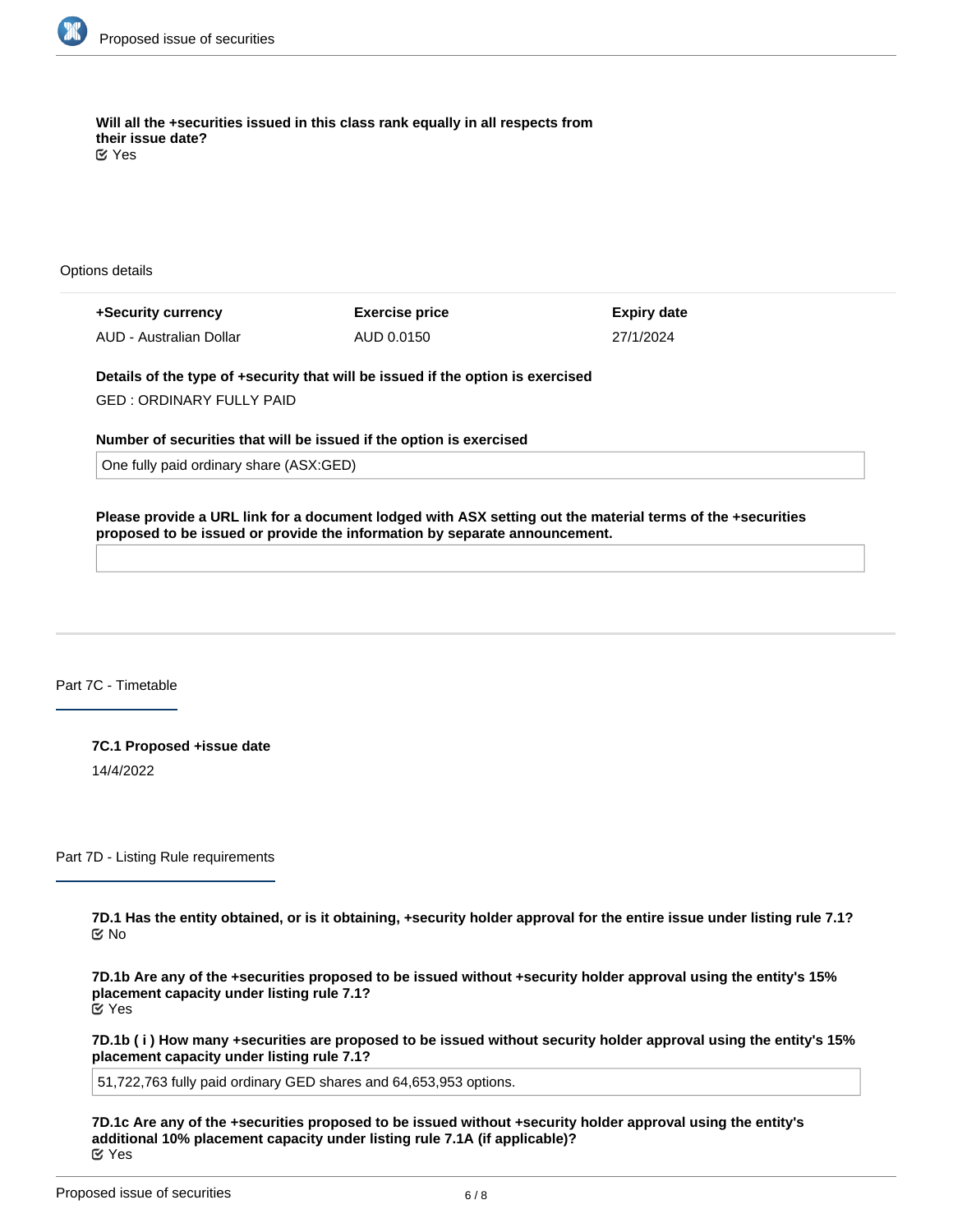**7D.1c ( i ) How many +securities are proposed to be issued without +security holder approval using the entity's additional 10% placement capacity under listing rule 7.1A?**

77,585,143 fully paid ordinary GED shares.

**7D.1c ( ii ) Please explain why the entity has chosen to do a placement rather than a +pro rata issue or an offer under a +security purchase plan in which existing ordinary +security holders would have been eligible to participate**

A placement allows the Company to substantially improve its financial position and it adds new shareholders to its register.

**7D.2 Is a party referred to in listing rule 10.11 participating in the proposed issue?** No

**7D.3 Will any of the +securities to be issued be +restricted securities for the purposes of the listing rules?** No

**7D.4 Will any of the +securities to be issued be subject to +voluntary escrow?** No

Part 7E - Fees and expenses

**7E.1 Will there be a lead manager or broker to the proposed issue?** Yes

#### **7E.1a Who is the lead manager/broker?**

Copeak Corporate Pty Ltd <The Trustee for Peak Asset Management Unit Trust>

#### **7E.1b What fee, commission or other consideration is payable to them for acting as lead manager/broker?**

5% of all funds raised under the placement andbject to \$7.2M being raised, 12,000,000 options to buy GED shares at \$0.015 with expiry 27 January 2024.

**7E.2 Is the proposed issue to be underwritten?** No

## **7E.4 Details of any other material fees or costs to be incurred by the entity in connection with the proposed issue**

Part 7F - Further Information

#### **7F.01 The purpose(s) for which the entity is issuing the securities**

To raise funds to advance exploration projects.

**7F.1 Will the entity be changing its dividend/distribution policy if the proposed issue proceeds?** No